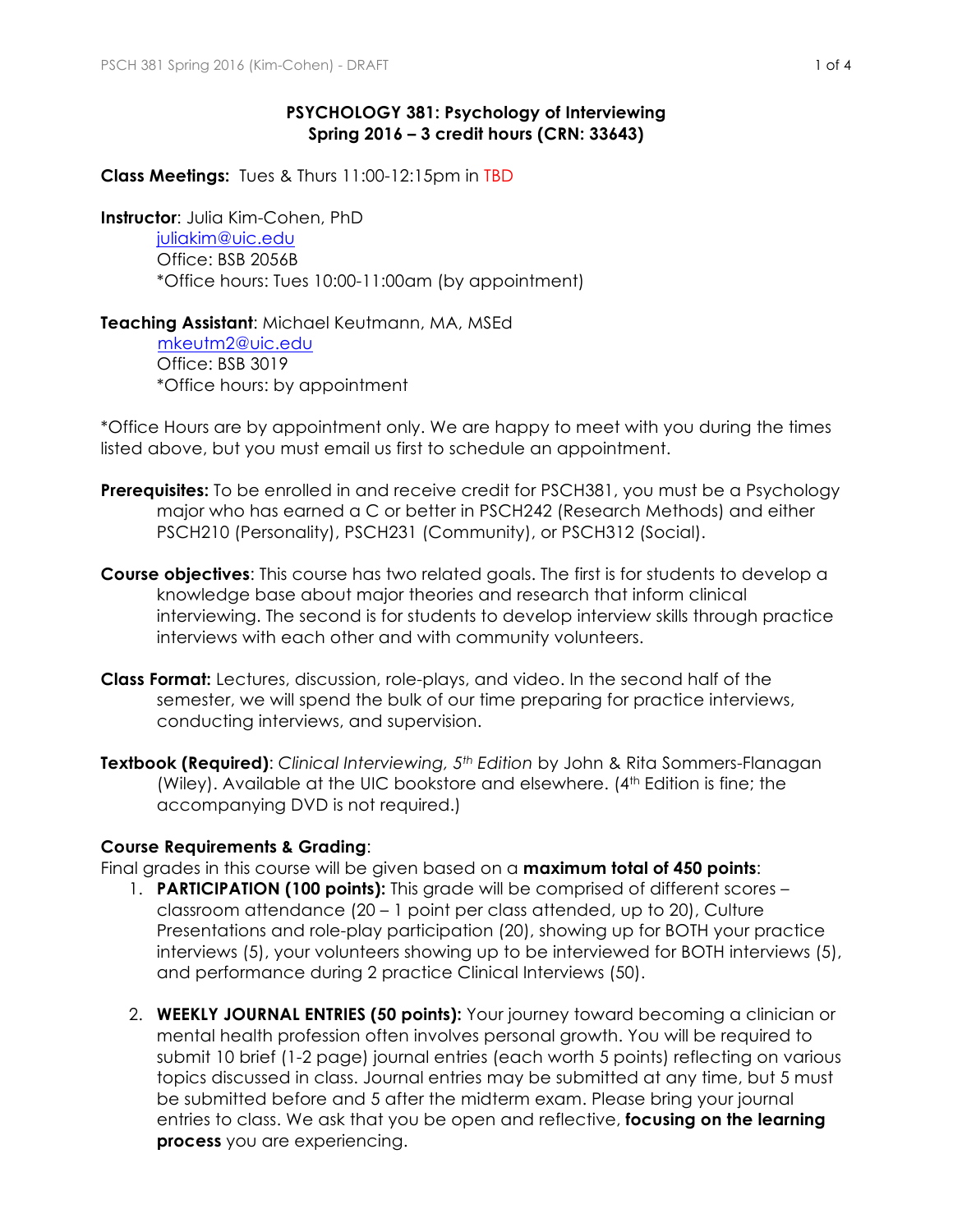- 3. **EXAMS (200 points):** The Midterm and Final exams are each worth 100 points. Details regarding the format of the exams will be provided in class.
- 4. **WRITTEN INTERVIEW REPORT (100 points):** You will write an intake report on the practice interview you conduct.

Final grades will be determined by total points as follows:

A:  $405 - 450$ B: 360 – 404  $C: 315 - 359$ D: 270 – 314 F: less than 270

In the event of partial points, I will round up final grades if the decimal point is .5 or higher. If the decimal is anything lower than .5, I will round the final grade down (e.g., .499 is rounded down). Absolutely no exceptions will be made to these policies.

# **Policies & Procedures:**

- **Attendance policy:** Attendance in class is essential. Not only will attendance directly impact your participation grade, it will impact how much you learn and get out of the class. Your absence will also affect the experience of your classmates with whom you will do role plays, so please make every effort to attend. Attendance will be taken each day. Anyone who arrives more than 10 minutes late to class will be marked absent.
- **Class participation:** This course will consist of active discussion and multiple role plays. Students must read assigned material before class in order to be prepared. Students will also be expected to participate in the role plays, alternating as mock interviewer, interviewee, and observer.
- **Lecture slides:** PDF copies of lecture slides will be posted on Blackboard after each class. However, please keep in mind that lecture slides will not be an adequate substitute for attending class, paying attention, and taking notes.
- **Correspondence:** Students often ask how they should address me; you may address me as "Dr. Kim-Cohen" or "Professor Kim-Cohen." I typically respond to student emails within 12 hours (a bit longer over weekends).
- **Electronic devices:** Laptops, tablets, smart phones, etc. are not allowed in class. Any violation of this policy will be considered unprofessional and will affect your evaluation. Please come prepared to take notes by hand. A recent experiment showed that taking notes by hand resulted in better long-term learning compared to taking notes on a laptop (see:

http://www.psychologicalscience.org/index.php/news/releases/take-notes-byhand-for-better-long-term-comprehension.html.)

• **Cheating & plagiarism**: **Plagiarism occurs when you use someone else's text or ideas in your writing without citing that person as a reference.** If a student is caught cheating on an exam or plagiarizing on a paper, that student will automatically receive an F for the course and the appropriate authorities within the university will be notified. Please be sure to review the UIC Department of Student Judicial Affairs (http://www.uic.edu/depts /sja/integrit.htm) for more information about the violation of Academic Integrity and its consequences.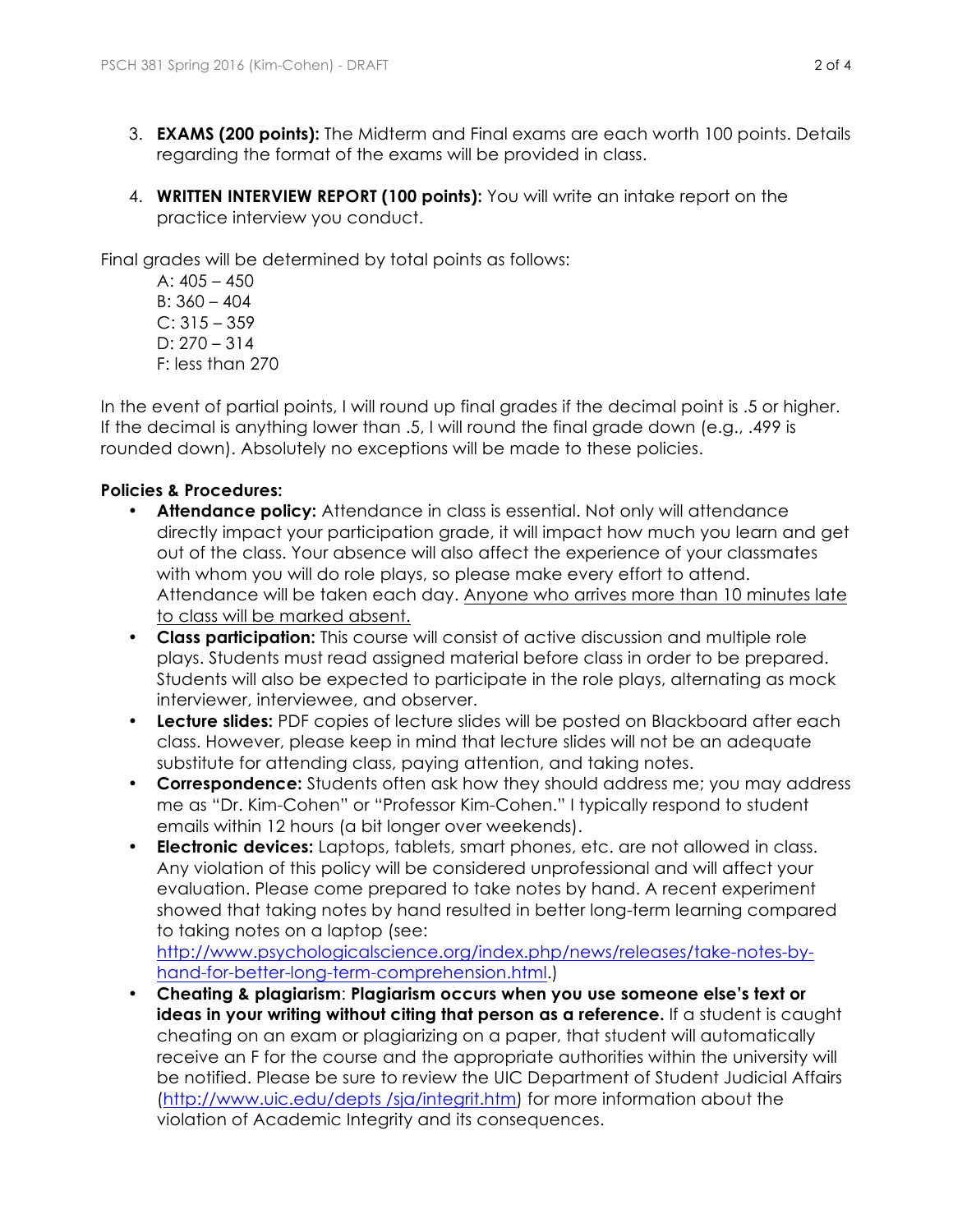- **Writing support:** I encourage you to schedule an appointment for individual writing tutoring at the UIC Writing Center: http://www.uic.edu/depts/engl/writing/. It's free and anonymous; you will rarely have such an opportunity to get help with your writing after you graduate so take advantage of this great resource.
- **Students with disabilities:** I will work with any student to make reasonable accommodations, but requests should be made **during the first week of class**. Students with disabilities who require accommodations for access and participation in this course must be registered with the UIC Disability Resource Center (http://drc.uic.edu/students/). Please contact ODS at (312) 413-2103 or drc@uic.edu.

## **Course Schedule**

## **(Please note: changes to the schedule will be announced in class & on BB)**

| Week           | <b>Date</b>      |       | <b>Topic</b>                                                                            | Reading |
|----------------|------------------|-------|-----------------------------------------------------------------------------------------|---------|
| 1              | <b>JAN 12</b>    | Tues  | Introduction, overview, syllabus                                                        |         |
|                | <b>JAN 14</b>    | Thurs | Introduction to Clinical Interviewing                                                   | Ch.1    |
| $\overline{2}$ | <b>JAN 19</b>    | Tues  | Foundations & Preparations                                                              | Ch.2    |
|                | <b>JAN 21</b>    | Thurs | Basic Attending, Listening, & Action Skills: Attending<br><b>Behavior &amp; Silence</b> | Ch.3    |
| 3              | <b>JAN 26</b>    | Tues  | Basic Attending, Listening, & Action Skills:<br>Paraphrasing 1                          | Ch.3    |
|                | <b>JAN 28</b>    | Thurs | Basic Attending, Listening, & Action Skills:<br>Paraphrasing 2                          | Ch.3    |
| $4^*$          | FEB <sub>2</sub> | Tues  | Basic Attending, Listening & Action Skills: Reflection<br>of Feeling 1                  | Ch.3    |
|                | FEB <sub>4</sub> | Thurs | Basic Attending, Listening & Action Skills: Reflection<br>of Feeling 2                  | Ch.3    |
| 5              | FEB <sub>9</sub> | Tues  | Basic Attending, Listening & Action Skills: Validation,<br>Interpretation, Immediacy    | Ch.3    |
|                | <b>FEB 11</b>    | Thurs | Directives: Questions 1                                                                 | Ch.4    |
| 6              | <b>FEB 16</b>    | Tues  | Directives: Questions 2                                                                 | Ch.4    |
|                | <b>FEB 18</b>    | Thurs | Directives: Giving Advice                                                               | Ch.4    |
| $\overline{7}$ | <b>FEB 23</b>    | Tues  | Directives: Psychoeducation, Approval-Disapproval<br>& Self-Disclosure                  | Ch.4    |
|                | <b>FEB 25</b>    | Thurs | <b>Evidence-based Relationships 1</b>                                                   | Ch.5    |
| 8              | MAR 1            | Tues  | Evidence-based Relationships 2                                                          | Ch.5    |
|                | MAR <sub>3</sub> | Thurs | Midterm Exam Review                                                                     |         |
| 9              | MAR <sub>8</sub> | Tues  | <b>Midterm Exam</b>                                                                     |         |
|                | <b>MAR 10</b>    |       | Thurs   Practice Practice Interview Day                                                 |         |